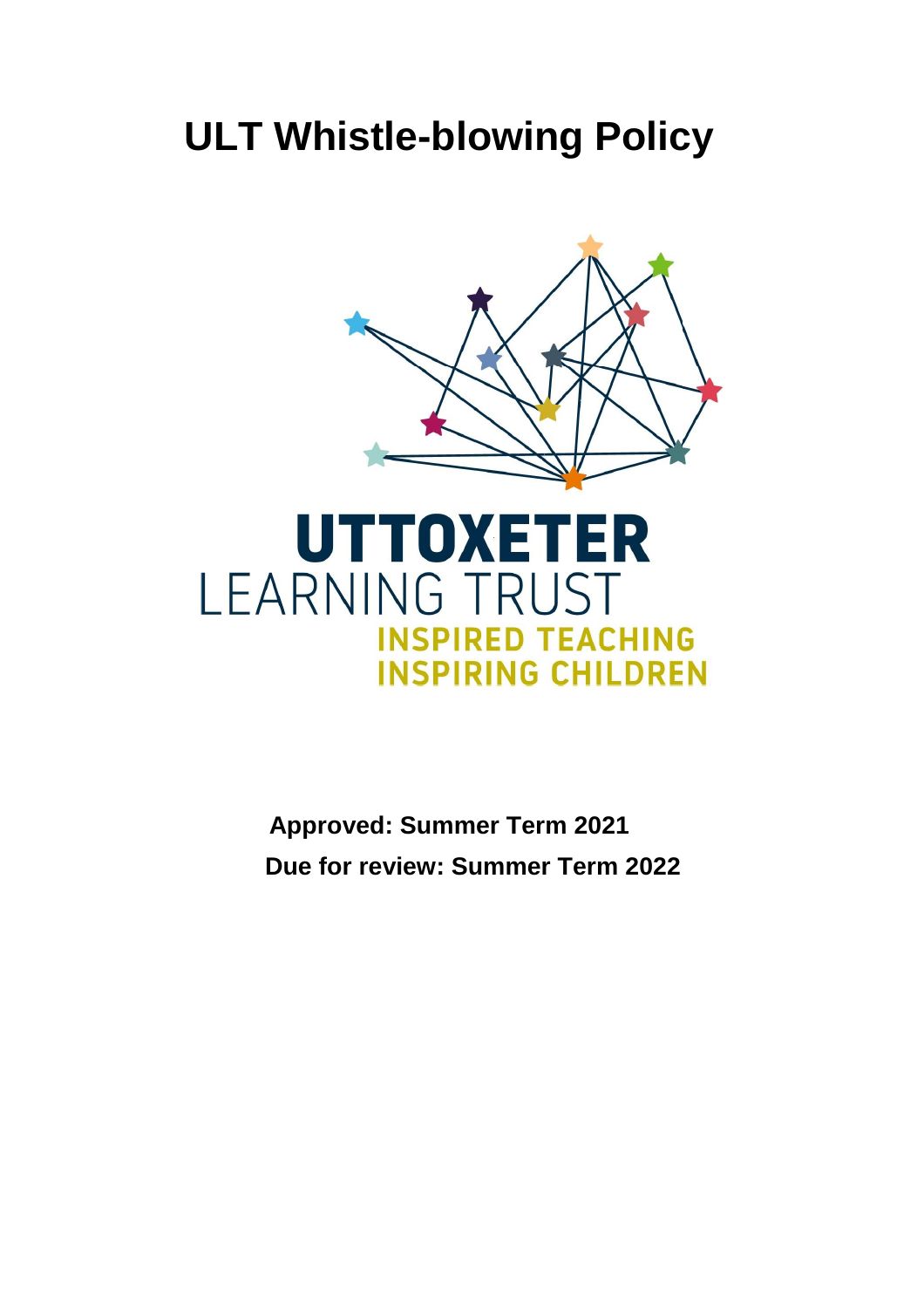## **Uttoxeter Learning Trust Whistle-blowing Policy**

## Contents Page

|                                                                         | 3 |
|-------------------------------------------------------------------------|---|
|                                                                         | 4 |
|                                                                         | 5 |
|                                                                         | 5 |
|                                                                         | 6 |
| 10. Appendix 1 – Report form to be used for public interest disclosures |   |
|                                                                         |   |

## **1. Introduction**

The 1998 Public Interest Disclosure Act inserted provisions into the Employment Rights Act 1996 to give protection to 'whistle-blowers' who raise concerns, by making a protected disclosure, about serious fraud or malpractice at their place of work against victimisation or dismissal, provided they have acted in a responsible way in dealing with their concerns.

For the disclosure to be protected by the law it must be made to the right person and in the right way. Staff must have a reasonable belief that:

- any disclosure of information is in the public interest
- any disclosure of information is being made to the correct 'prescribed person'
- any information disclosed is substantially true

## **2. Purpose and Scope**

The Uttoxeter Learning Trust (ULT) is committed to operating with honesty and integrity. We expect all colleagues to operate on this basis and to adhere to the trust's policies, procedures and code of conduct. Fraud, misconduct or wrongdoing will not be tolerated.

The aim of this policy is to encourage colleagues to report suspected wrongdoing. It aims to establish a fair and impartial investigative procedure and ensure that staff receive a response to concerns and are aware of how to pursue them if they are not satisfied.

Any colleague raising a concern under this policy will not be treated less favourably for raising concerns as outlined in this procedure. This means that any colleague who raises a concern under this policy will not be subjected to a detriment nor will they be dismissed for doing so. This policy applies to employees of the ULT, referred to in this policy as colleagues including employees, agency workers, trainees or anyone who is, or was, subject to a contract to undertake work or services for the ULT.

The policy and procedures apply to all colleagues, regardless of length of service, but do not form part of the contract of employment and can be varied from time to time.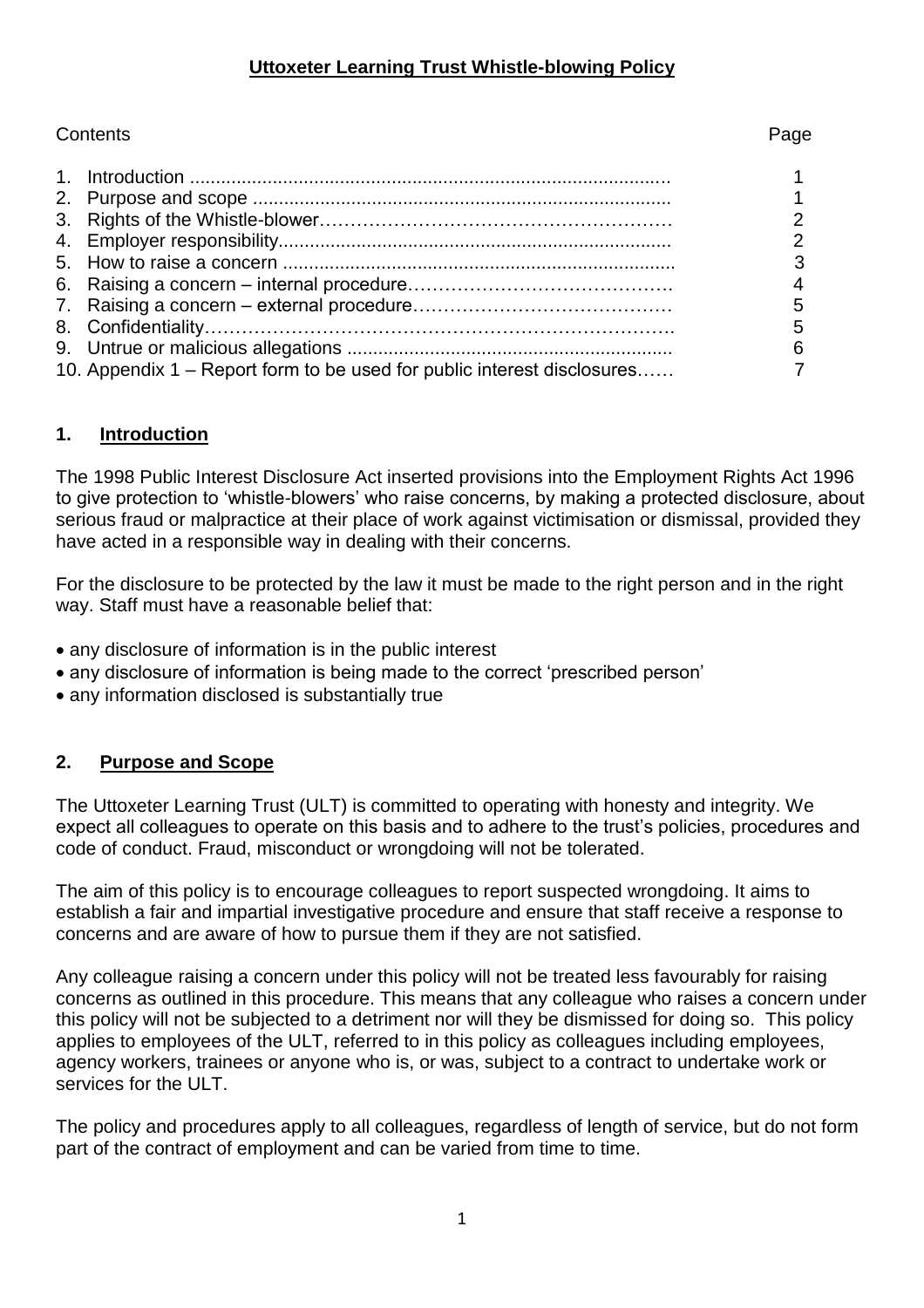This policy enables the ULT to comply with the Public Interest Disclosure Act 1998 and the Public Interest Disclosure (Prescribed Persons) Order 2014. The whistle-blowing procedure is intended to cover major concerns that may fall outside the scope of the ULT's other procedures e.g. health and safety. These include (this list is not exhaustive):

- a criminal offence
- a miscarriage of justice
- risk or actual damage to the environment
- breach of a legal obligation
- a danger to health and safety
- a deliberate concealment of any of the above

## **3. Rights of the Whistle-blower**

A colleague who has a reasonable belief that a wrongdoing has, or may be committed, and raises a genuine concern relating to any of the above is a whistle-blower and is protected under this policy. The ULT will, at its discretion, consider disclosures that are made anonymously, although such disclosures are inevitably much less powerful. The ULT will also treat every disclosure in confidence, and only reveal the identity of the person making it if absolutely necessary (e.g. if required in connection with legal action).

All colleagues are encouraged to use this policy to raise genuine concerns and will not be treated less favourably for doing so, even if they are mistaken in their belief.

Any colleague who raises a concern under this policy will not be subjected to a detriment, nor will they be dismissed for doing so. Any colleague who believes that they have been subjected to a detriment for raising a complaint should raise the matter with the ULT's CEO or Chair of the Board of Trustees.

Victimisation of a whistle-blower by any other colleague for raising a concern under this policy will in itself constitute a disciplinary offence.

Where the ULT believes that a colleague has knowingly made a false allegation or acted maliciously, the colleague will be subject to disciplinary action, which may include dismissal for gross misconduct.

This policy does not deal with any complaints relating to a colleague's own treatment at work or own contract of employment. Those matters should be raised under the Grievance Procedure or the Bullying and Harassment procedure, as appropriate.

An exception to this will be when the matter of concern arises from the colleague's own treatment at work that is arising from the whistle-blowing matter they have raised previously.

## **4. Employer Responsibility**

As the employer of staff in the schools, the ULT has overall legal responsibility for ensuring that the trust has a whistle-blowing policy. The board of trustees is responsible for the running of the ULT and will maintain a record of concerns raised and outcomes in a format that will not compromise confidentiality. The ULT recognises that the decision to report a concern can be a difficult one not least because of fear of reprisals from those responsible for the alleged failure or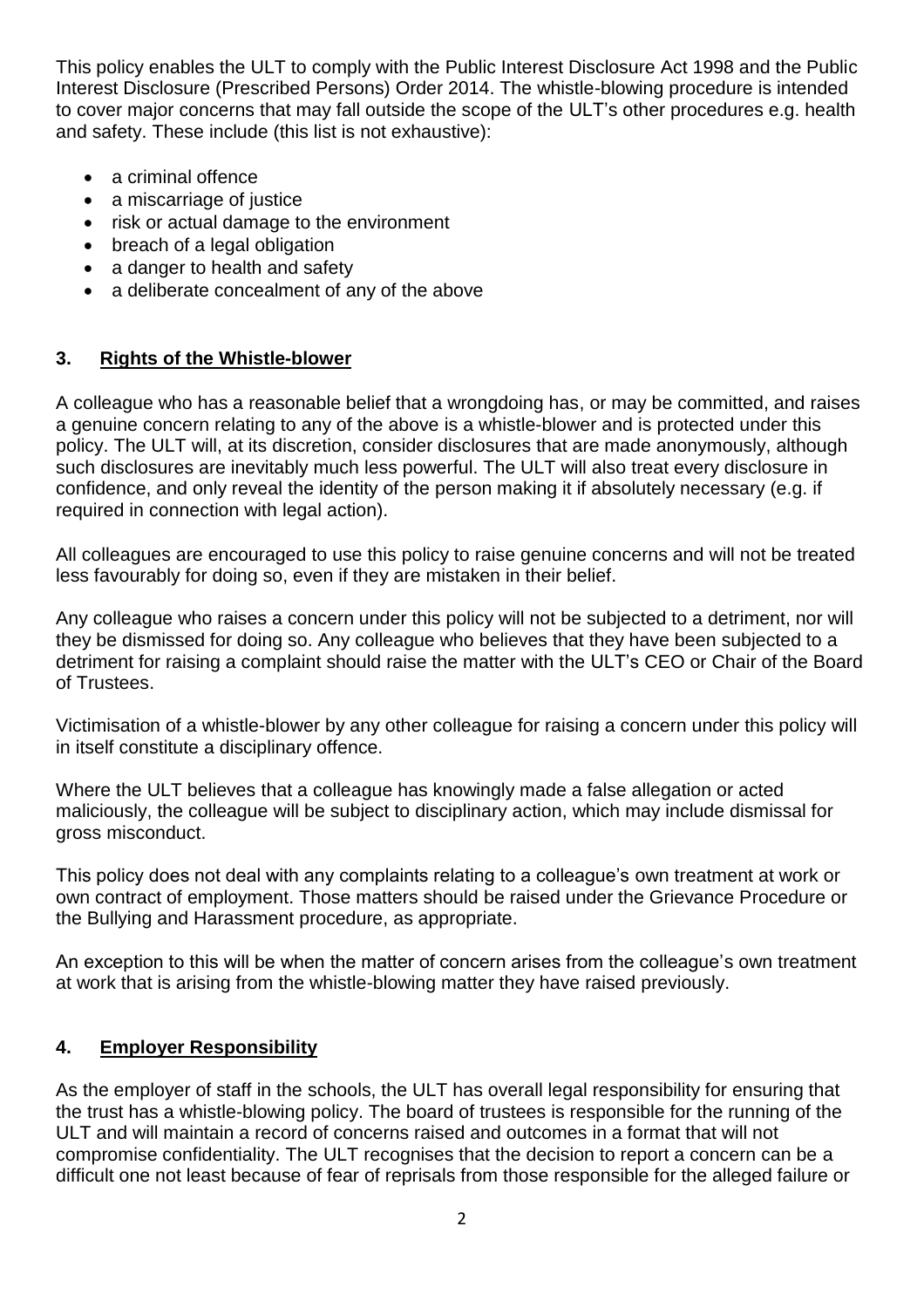malpractice. The ULT does not tolerate harassment or victimisation and will take all necessary action to protect staff members when a concern is raised, being conscious of its vicarious liability for any employee's conduct should this amount to victimisation of a whistle-blower.

## **5. How to Raise a Concern**

To make a whistle-blowing complaint the whistle-blower has to meet certain conditions.

If the disclosure is made to the ULT, it must be in the public interest and the person making the complaint ("the whistle-blower") has a reasonable suspicion that the alleged malpractice has occurred, is occurring or is likely to occur.

If the disclosure is made to a regulatory body then as well as satisfying the conditions required for disclosure to the ULT, the whistle-blower must also honestly and reasonably believe that the information they provide and any allegations contained in it are substantially true.

For example, a colleague will be eligible for protection if:

- they honestly think what they're reporting is true
- they think they're telling the right person
- their disclosure is in the public interest

If the disclosure is made to other external bodies, then as well as satisfying the condition required for the ULT, in all circumstances of the case, it must be reasonable for them to make the complaint.

Further, the whistle-blower must:

- reasonably believe that they would be victimised if they raised the matter internally or to a regulatory body
- reasonably believe that evidence is likely to be concealed or destroyed
- have already raised the concern with the ULT
- reasonably believe that the information they provide and any allegations contained therein are substantially true

If the disclosure is made to other external bodies and is of an "exceptionally serious" nature – which in a school setting could include, say, the alleged abuse of children or vulnerable adults in a school's care or corruption, then the whistle-blower will not be required to:

- have raised the matter concerned internally first
- believe that they will be subject to a detriment for raising the disclosure internally
- believe that the evidence is likely to be concealed or destroyed.

Concerns are most appropriately raised in writing. Any submission should set out the background and history of the problem, giving names, dates and places where possible. The submission should also clarify the reason why there is felt to be particular concern about the situation and should include sufficient grounds for this concern. It is advised that the earlier a concern is raised the easier it is to take action. Staff are encouraged to involve their trade union or professional association and may be accompanied by a recognised trade union representative or work colleague during any meetings, with reasonable time off from work being permitted for this purpose. It should be noted that should any staff member making a disclosure under the terms of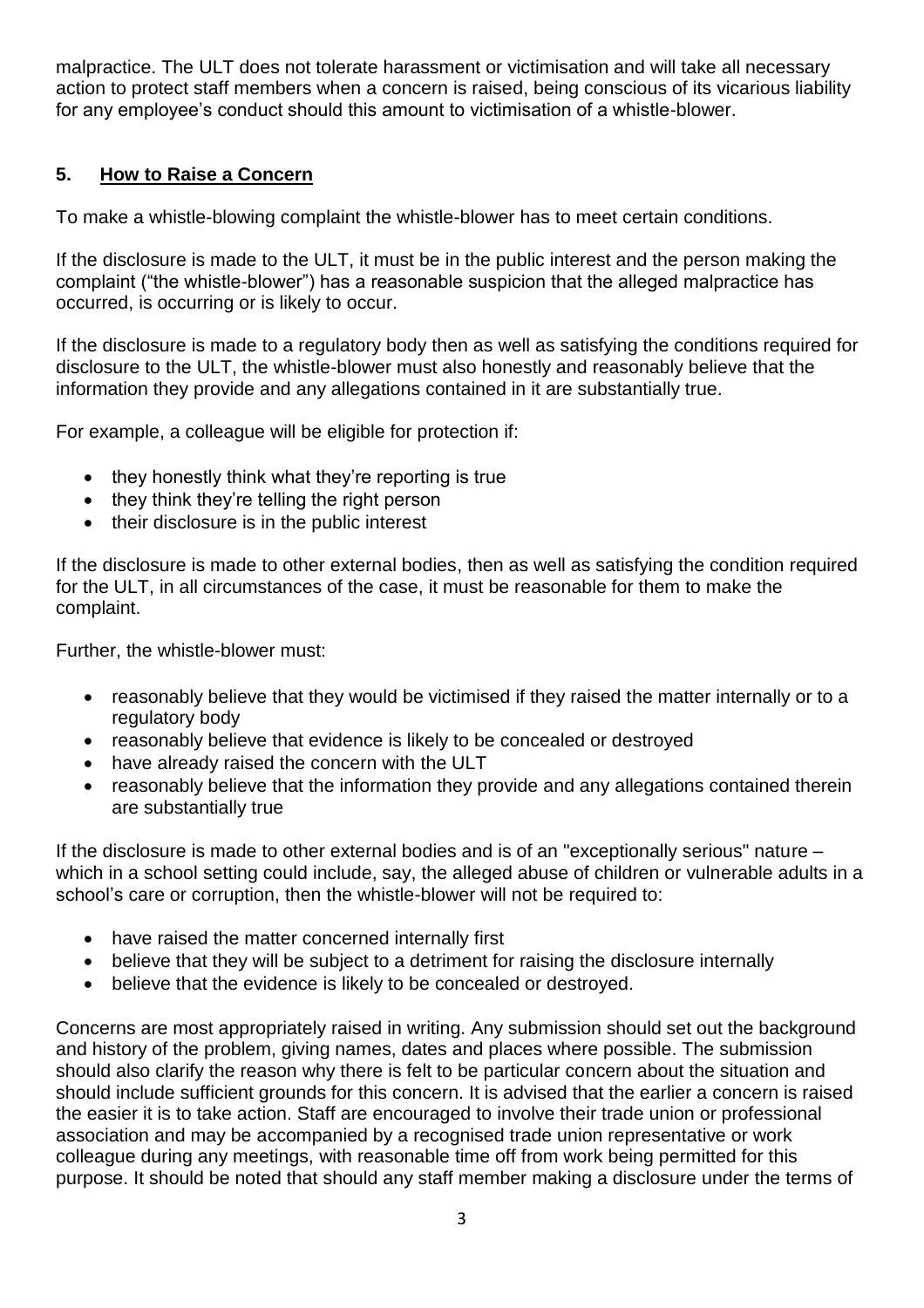the whistle-blowing policy already be subject to disciplinary, grievance or redundancy procedures, these procedures will not be halted as a result of any disclosure.

A form for recording the concern is available for use at Appendix 1.

## **6. Raising a Concern – Internal Procedure**

A concern can be raised in writing (letter/email) or orally if preferred.

The staff member should raise their concern with the headteacher or if the complaint is about the headteacher, with the CEO or if about the CEO, with the Chair of Trustees. If the complaint is about the Governing body/ Board of trustees, it should be raised with the Chair of the ULT (or, if this is felt inappropriate, with the most relevant of the external bodies identified in section 9). Contact details:

- Headteacher contact appropriate school (details on school website)
- CEO Email: [CEO@uttlt.com](mailto:CEO@uttlt.com) Address: Thomas Alleyne's High School, Dove Bank, Uttoxeter, Staffs, ST14 8DU
- Chair of Trustees Email: S. Slater@uttlt.com Address: Thomas Alleyne's High School, Dove Bank, Uttoxeter, Staffs, ST14 8DU

#### *(Note – if raising a concern through a letter then please send to the person concerned at the school address in an envelope marked 'private and confidential').*

The action taken by the headteacher, CEO or Chair of Trustees will depend on the nature of the concern. The matters may be subject to:

- internal investigation
- referral to the police
- referral to other external enforcement agencies
- consideration of the academy trust's disciplinary procedure should it relate to an employee (or employees)

An initial assessment should be made to decide whether an investigation is appropriate and, if so, what form this should take and whether independent experts are required. Concerns or allegations that fall within the scope of other specific procedures (such as child protection) will normally be referred for consideration under those procedures.

It may be possible to resolve some concerns by agreed action without any requirement for an investigation. Within 10 working days of a concern being received, the headteacher, CEO or Chair of Trustees will write to the staff member:

- acknowledging receipt of the concern
- indicating how it proposes to deal with the matter
- giving an estimate of length of time to provide a response
- indicating whether an initial enquiry has been made
- indicating whether further investigations will take place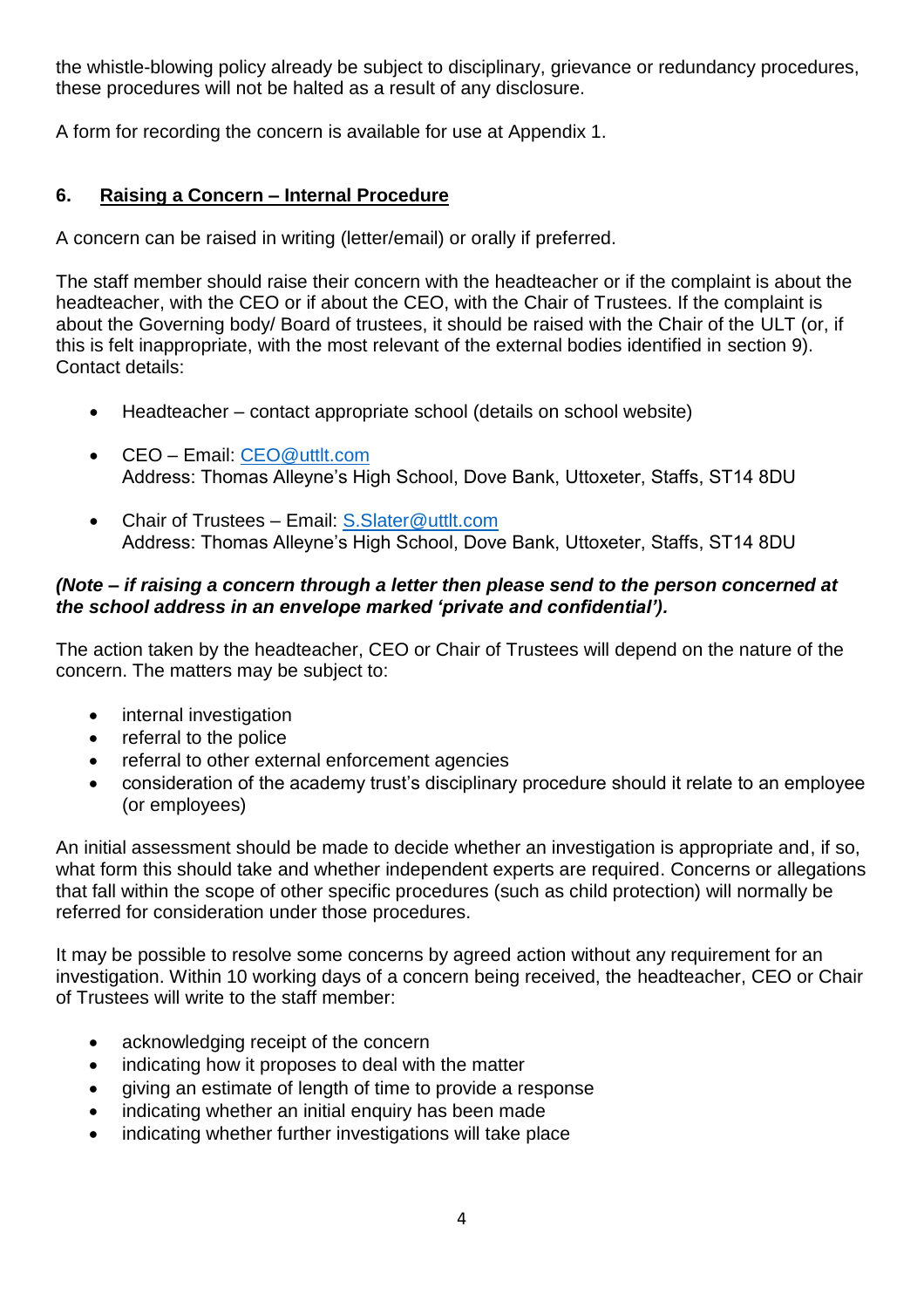The amount of contact between the person who considers the above issues and the staff member bringing the concern will depend on the nature of the matters raised, the potential difficulties involved and the clarity of the information provided. If necessary, further information will be sought.

Subject to legal and confidentiality restraints, the staff member will receive information about the outcomes of any investigations.

## **7. Raising a Concern – External Procedure**

Whistle-blowing to an external body without initially going through the internal procedure is inadvisable without compelling reason. Compelling reasons could be the involvement of senior management or serious health and safety issues.

The following bodies are the external regulatory authorities ('prescribed persons') who are most likely (within an educational setting) to be contacted in accordance with legal protection for whistleblowers should a staff member feel that it is appropriate to take the matter outside of the ULT (the list is not exhaustive):

- Ofsted https://www.gov.uk/government/organisations/ofsted/about/complaints-procedure
- Ofqual https://www.gov.uk/government/organisations/ofqual/about/complaints-procedure
- National Audit Office https://www.nao.org.uk/contact-us/
- The Citizens Advice Bureau
- Relevant professional bodies or regulatory organisations
- The Local Government Ombudsman
- The Information Commissioner
- A relevant voluntary organisation
- The Police
- Health and Safety Executive
- The Education Funding Agency

Members of Parliament also qualify as 'prescribed persons.

If you are unsure whether to use the Whistle Blowing Policy or you want independent advice at any stage, you are advised to contact:

- A relevant trade union or professional association
- The independent charity Public Concern at Work on 020 7404 6609 [www.pcaw.org.uk](http://www.pcaw.org.uk/)

Further information is available here: [www.gov.uk/whistleblowing](http://www.gov.uk/whistleblowing)

If a member of staff does not feel able to raise concerns in the ways outlined above, they should consult the Public Disclosure Act for information

## **8. Confidentiality**

Anyone bringing a whistle-blowing concern will be protected as far as possible. The investigation process, may, however, reveal the source of the information and a statement may be required as part of the evidence. If, however, the staff member does not wish to disclose their identity it could make it difficult to proceed with the matter.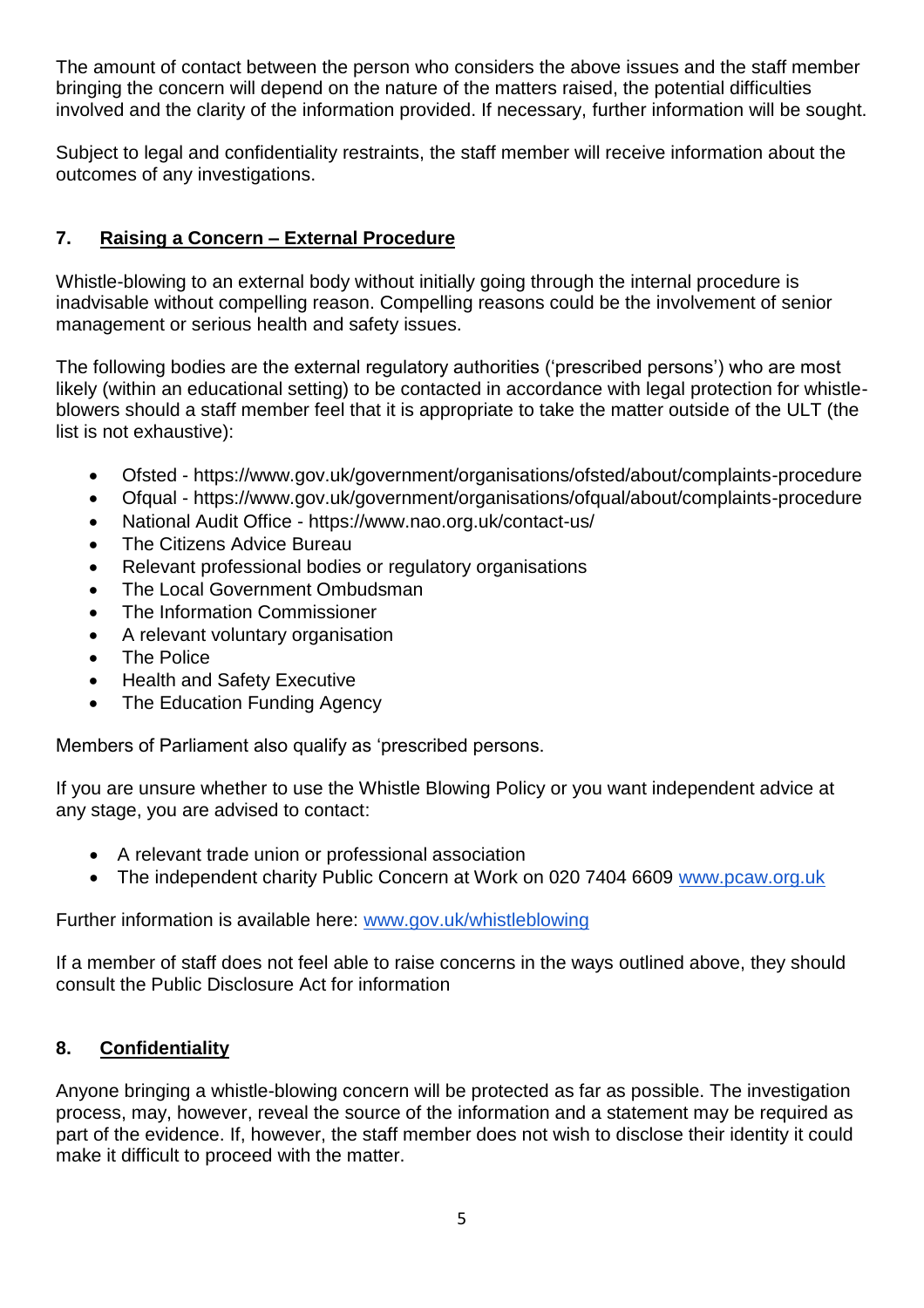Anonymous allegations are much less powerful and less likely to be effective although they may be considered by the ULT.

Following discussions, staff may consider raising a matter if there are two or more individuals who have had the same experience or have the same concerns. Care and judgement must, however, be exercised in all cases. Due consideration must be given to whether there are reasonable grounds for concern.

## **9. Untrue or Malicious Allegations**

If an allegation is made in the public interest but is not confirmed by any subsequent investigation, no action will be taken against the staff member making the disclosure. However, malicious or vexatious allegations could lead to disciplinary action including proceedings for gross misconduct.